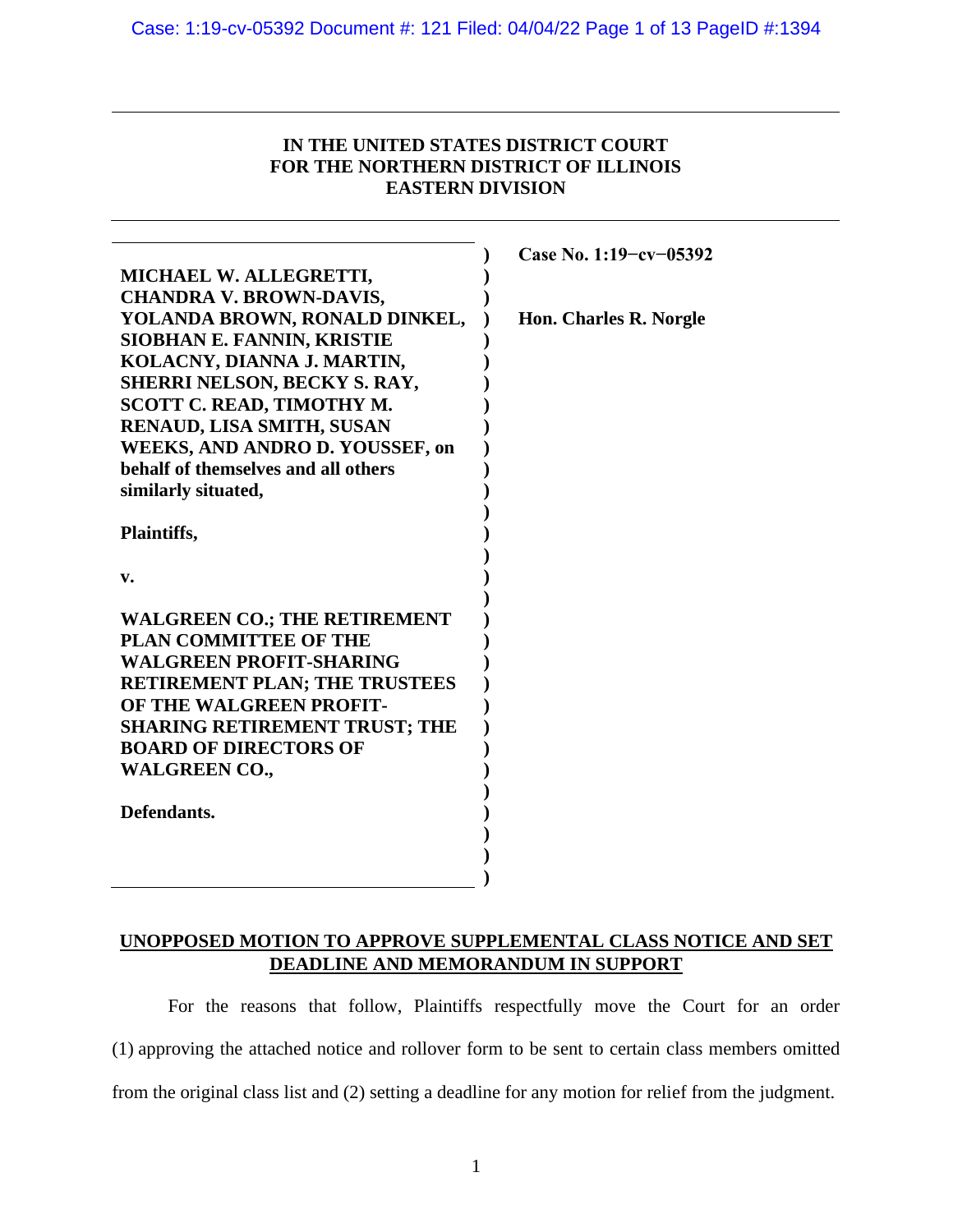## **I. SUMMARY**

This class action, filed in 2019, alleged that Defendants failed to adequately monitor a suite of investments (the "Challenged Funds") held in Walgreen's 401(k) Plan (the "Plan") and thereby breached their fiduciary duties to Plan participants under the Employee Retirement Income Security Act ("ERISA"). After extensive litigation and negotiations, the parties reached a \$13.75 million settlement, of which notice was sent to approximately 195,000 identified class members. To identify and locate class members, the settlement administrator relied on a list of class members provided by the 401(k) Plan's recordkeeper through defense counsel. Only two class members objected. On February 16, 2022, the Court held a fairness hearing and later approved the settlement over their objections, finding the agreement was fair, reasonable, and adequate. *See* Dkt. No. 116.

Nearly one month after final approval, upon reviewing newly-produced data provided to facilitate the settlement distribution, the Settlement Administrator discovered that the original class list had inadvertently omitted the names and addresses of a group of 5,993 class members. Because those class members were not on the original class list, they did not receive settlement notices. The Administrator promptly notified counsel. Defendants have since provided a complete list of class members and their contact information to the Administrator, which continues to implement the plan of allocation pursuant to the Settlement Agreement and this Court's Final Approval Order.

Class Counsel investigated this issue and has carefully considered its implications. Upon review, Plaintiffs continue to believe that the Administrator used reasonable efforts to identify class members and provide them the best notice practicable based on the facts then available. The notice program complied with the Court's orders and exceeded the requirements of due process, as explained below. Plaintiffs therefore believe that it remains in the best interests of the Class as a whole—including the additional Class members discovered by the Administrator—to distribute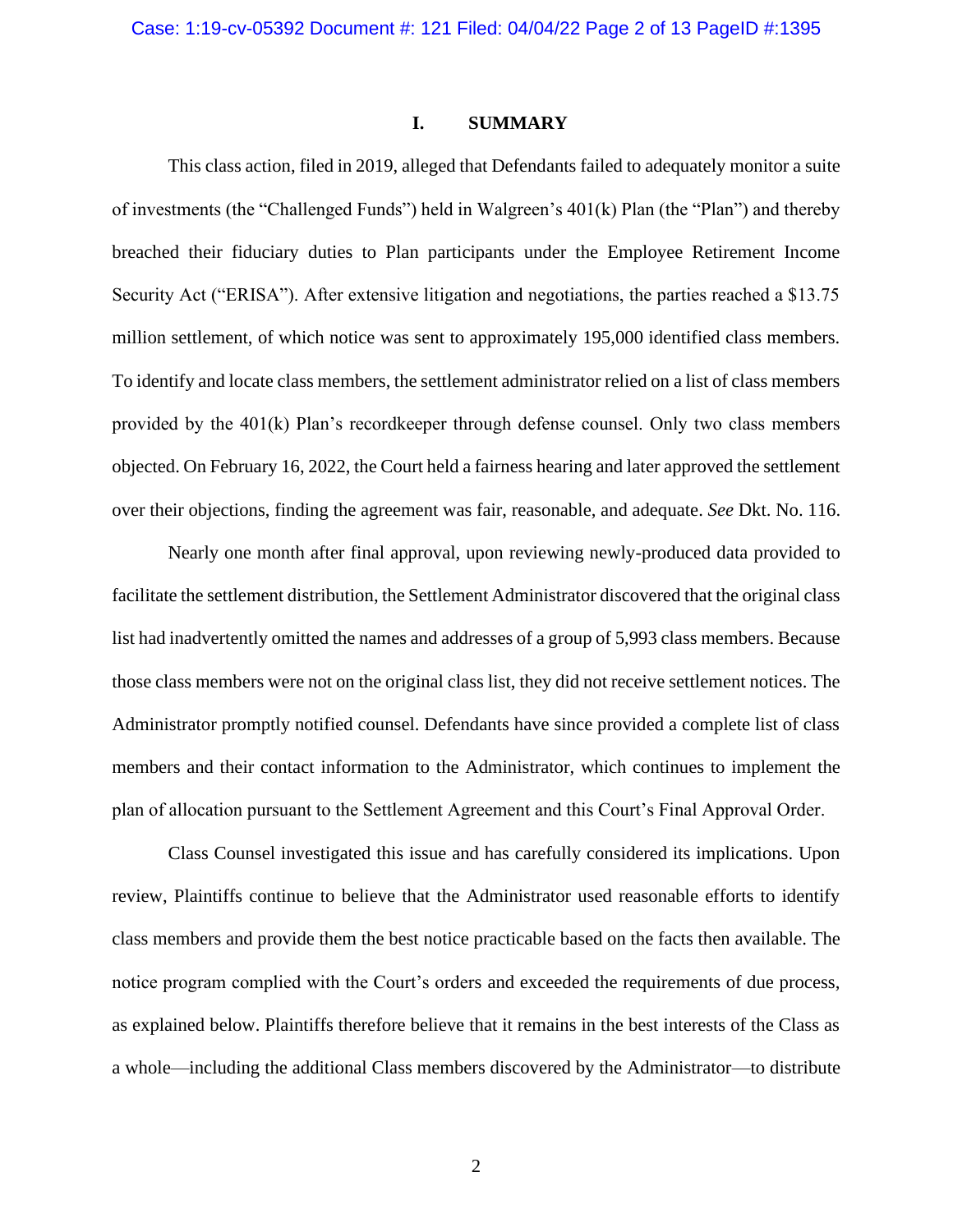### Case: 1:19-cv-05392 Document #: 121 Filed: 04/04/22 Page 3 of 13 PageID #:1396

the settlement fund as scheduled. In an abundance of caution, however, Plaintiffs propose that the Court (1) approve the attached notice and rollover form for class members who were omitted from the original class list and (2) set a deadline by which they may file any motion for relief from the judgment. Class Counsel will place their attorneys' fees in escrow until that deadline passes.

Plaintiffs respectfully submit that this course of action best serves the Class's interest in prompt payment, protects the interests of all parties in the finality of the court-approved settlement, and notifies the affected class members of a procedure through which they may raise any argument that they should not be bound by the judgment. Defendants do not oppose the relief requested.

### **II. PERTINENT BACKGROUND**

On November 1, 2021, the Court issued its order preliminarily approving the \$13.75 million settlement reached on behalf of a previously-certified Rule 23(b)(1) Class of Plan participants. *See* Dkt. No. 101 ("Preliminary Approval Order); Dkt. No. 99-3 ("Agreement").<sup>1</sup> The \$13.75 million settlement represented 40% of the potential damages calculated by Plaintiffs' expert when comparing the performance of Challenged Funds against the average performance of the Morningstar universe of similar funds starting on January 1, 2018 (five years after the Funds were added to the Plan). *See* Pls' Mot. for Final Approval (Dkt. No. 109-1) at 9.<sup>2</sup>

The Settlement Administrator (Analytics, LLC) notified Class members of the settlement as provided in the Court's Preliminary Approval Order and the Settlement Agreement. The Order

 $<sup>1</sup>$  The Class encompasses all Plan participants who were invested in the Challenged Funds from</sup> January 1, 2014 through the date of judgment. *See* Dkt. No. 73 ("Class Certification Order").

<sup>2</sup> Plaintiffs' expert calculated the potential damages based on the total Plan *assets* invested in the Challenged Funds and the losses to *the Plan* as a whole, so the calculations remain correct regardless of the number of class members who shared in the Plan's investment in the Challenged Funds. *See Mass. Mut. Life Ins. Co. v. Russell*, 473 U.S. 134, 142, n.9 (1985) (explaining that ERISA  $\S$  502(a)(2) claims are brought "on behalf of the plan as a whole").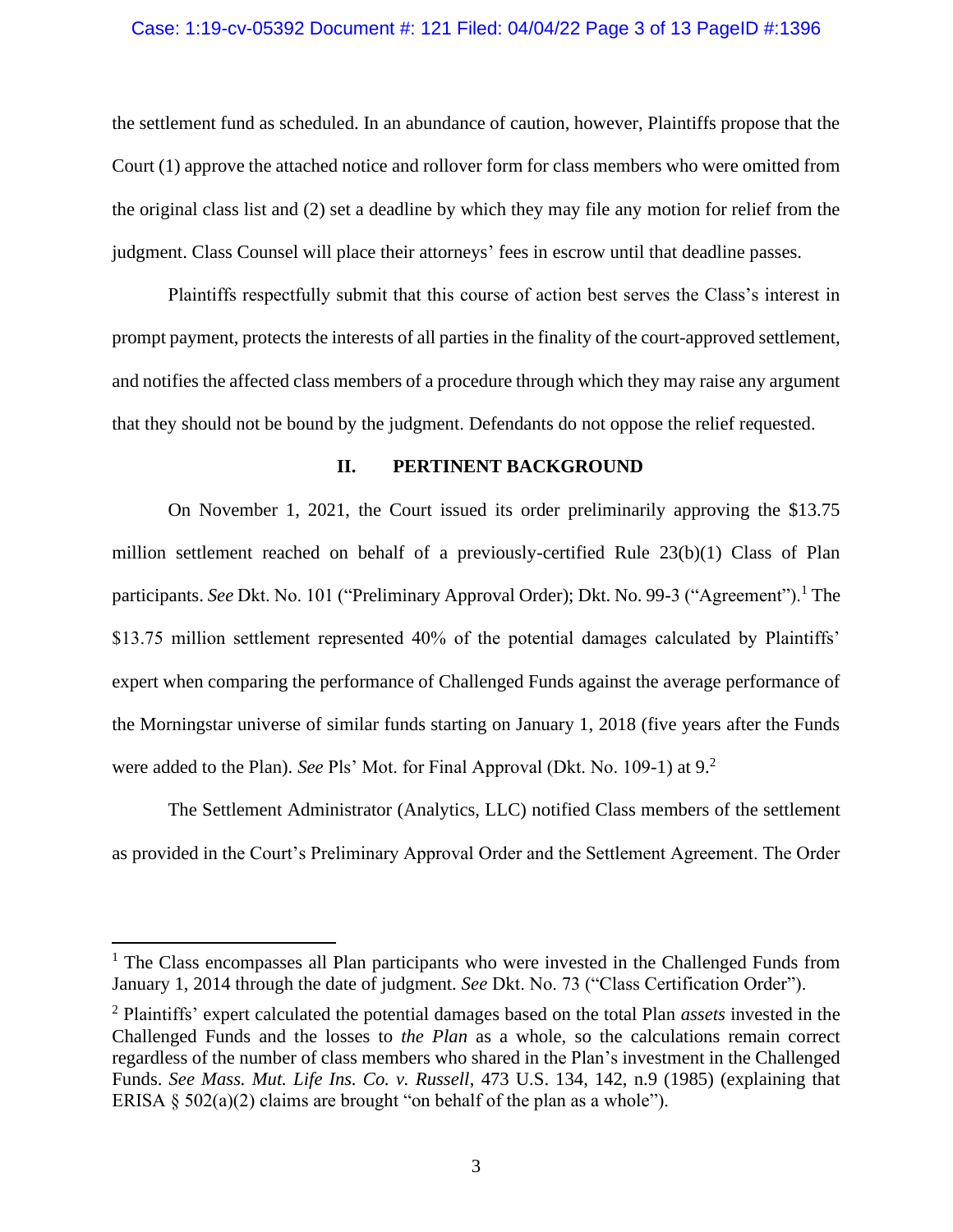### Case: 1:19-cv-05392 Document #: 121 Filed: 04/04/22 Page 4 of 13 PageID #:1397

directed the Settlement Administrator to send a court-approved Notice<sup>3</sup> "to each class member identified by the Administrator" as outlined in the Settlement Agreement. *See* Dkt. No. 101 ¶¶ 4– 5 (requiring Analytics to "perform all of the duties of the Administrator as set forth in the Settlement Agreement"). The Agreement, in turn, directed the Administrator to mail the Notice to "the last known address" or e-mail address of "each Class Member provided by the Plan's recordkeeper (or its designee) through Defense Counsel, unless an updated address [was] obtained by the Settlement Administrator through its efforts to verify" the addresses on the recordkeeper's list. Agreement § 3.4.1. The Agreement also required the Administrator to "use commercially reasonable efforts to locate any Class Member whose Class Notice is returned and re-send such documents at least one additional time." *Id.* Finally, the Agreement directed Class Counsel to post the Notice to the Settlement Website, www.walgreenserisa.com. *Id.*

Class Counsel and the Administrator fully complied with those directives. *See* Declaration of Jeffrey Mitchell (Dkt. No. 109-5) ¶¶ 6–12. In late October 2021, consistent with the Settlement Agreement, defense counsel sent Class Counsel and the Administrator two spreadsheets listing Class members and their contact information (including last known addresses), which they received from the Plan's recordkeepers<sup>4</sup> (the "Class List"). *See* Ex. 1, Declaration of Richard Simmons, ¶ 6; **Ex. 2**, Declaration of Sean Ouellette ¶ 3. Defense counsel indicated to Class Counsel that, to the best of their knowledge, this was the full list of Class members. *See* Ex. 2, Ouellette Decl. ¶¶ 3–4. On November 16, 2021, two weeks before the Administrator mailed Notices to Class

 $3$  The Class Notice was filed with the Final Approval Motion as Exhibit 1 to the Declaration of Jeffrey Mitchell, Dkt. No. 109-5 at 7–14.

<sup>&</sup>lt;sup>4</sup> The Plan had two recordkeepers during the Class Period: Empower and Fidelity. The data provided by Fidelity, the Plan's current recordkeeper, is the data at issue here.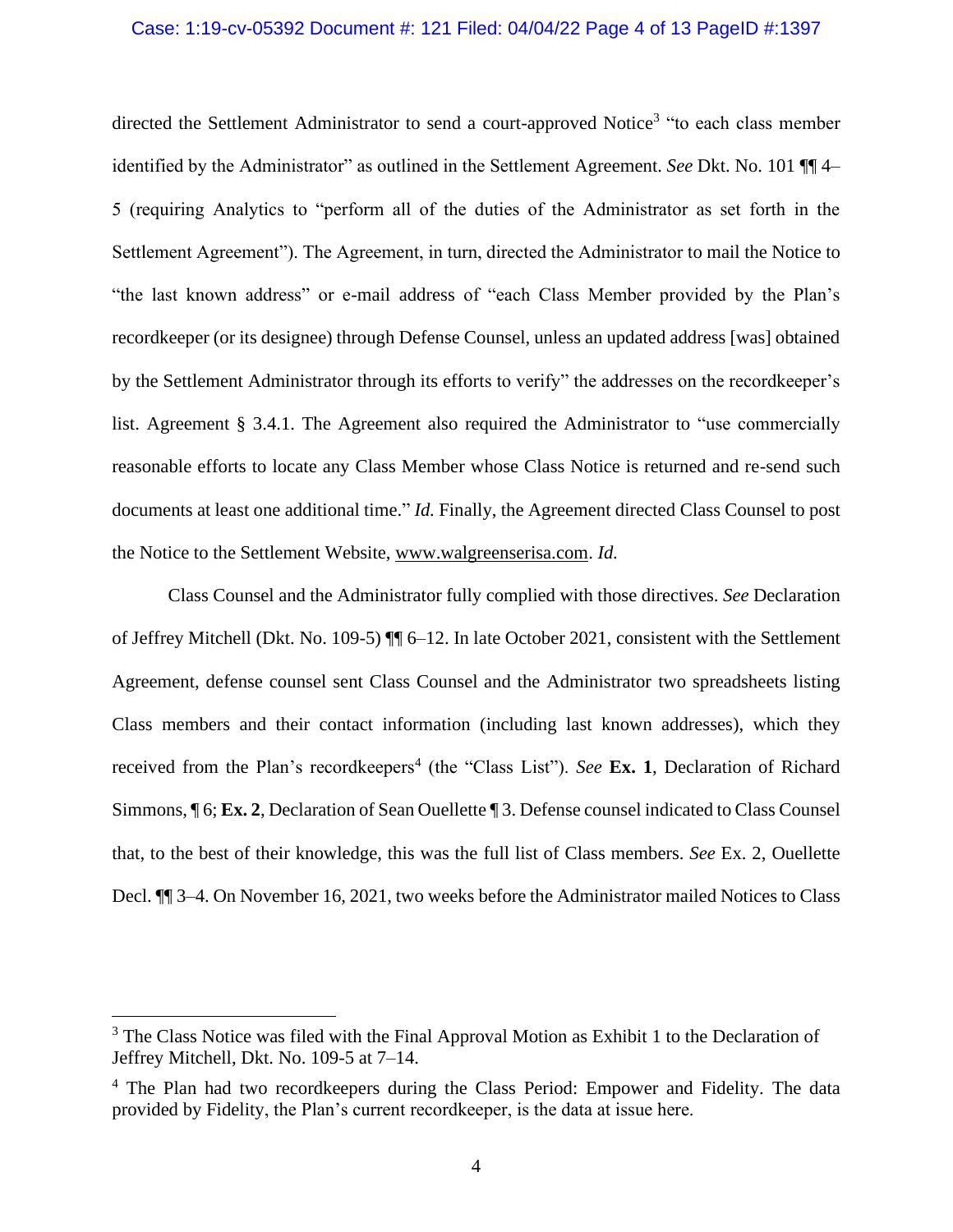### Case: 1:19-cv-05392 Document #: 121 Filed: 04/04/22 Page 5 of 13 PageID #:1398

members, defense counsel confirmed that the Class List was current and did not require supplementation before being used to send settlement notices to Class Members. *Id.* ¶ 5.

The Administrator then cross-checked the recordkeeper's list of addresses with the U.S. Postal Service Change of Address Database, updated the list accordingly, and mailed and emailed (for current Plan participants) the Notice to each Class member listed. Mitchell Decl. ¶¶ 7–8. When the post office returned Notices as undeliverable, Analytics took further steps to ascertain valid addresses for the affected class members and re-mailed the Notice to the new addresses identified. *Id.*  $\parallel$  12. In the end, Analytics successfully delivered Settlement Notices to 193,460 participants, or over 95% percent of the 201,429-member Class. *See id.* ¶ 12; Simmons Decl. ¶ 20.

On February 16, 2022, the Court held a fairness hearing, approved the settlement, and denied the sole timely objection. *See* Dkt. No. 116 ("Final Approval Order") ¶ 6 (finding that the settlement was, "in all respects, fair, reasonable and adequate, and [was] in the best interests of the Class Members").<sup>5</sup> In doing so, the Court found that the Class Notice: (a) "was implemented in accordance with the Preliminary Approval Order"; (b) "constituted the best notice practicable under the circumstances"; (c) was "reasonably calculated" to apprise Class members of the litigation, the effect of the settlement, Class Counsel's fee petition, and their right to object; (d) "constituted due, adequate, and sufficient notice to all persons … entitled to receive notice" of the settlement; and (e) satisfied Rule 23 and due process. *Id.*  $\mathbb{I}3$ .<sup>6</sup> Those findings remain correct.

Nearly one month after final approval, on March 16, 2022, the Settlement Administrator learned that the Class List omitted the names and addresses of 5,993 Class members. *See* Simmons Decl.  $\parallel$  13. Analytics discovered the omission only after comparing the Class List to new data

<sup>5</sup> The Court also later denied a belated objection submitted after the hearing. *See* Dkt. No. 120.

<sup>6</sup> The Court's Final Approval Order became a final judgment 35 days later, on March 23, 2022. *See* Final Approval Order, Dkt. No. 116 ¶ 9; Agreement, Dkt. No. 99-3 §§ 2.22, 2.42.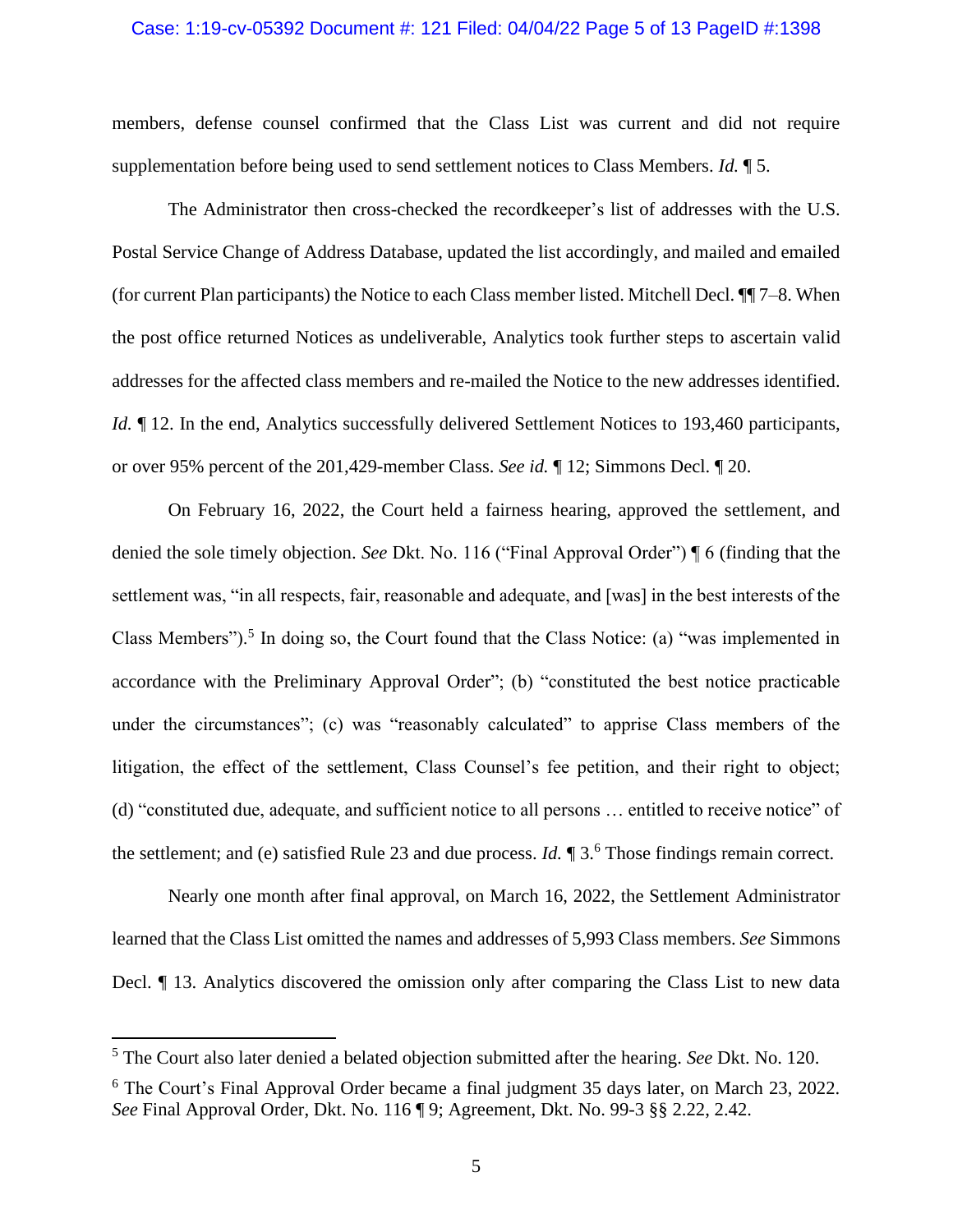### Case: 1:19-cv-05392 Document #: 121 Filed: 04/04/22 Page 6 of 13 PageID #:1399

produced by Defendants only *after* the Notices were mailed, data provided to implement the plan of allocation. *See id.* ¶¶ 10–11. <sup>7</sup> After processing and reviewing that data, Analytics discovered 5,993 additional participants who invested in the Challenged Funds for short periods in 2020 and the first two quarters of 2021 (when Fidelity was the Plan's recordkeeper). *Id.* ¶ 15. Because the original Class List omitted that group of Class members, Analytics did not know about them and did not mail them a Notice before the final approval hearing. *Id.* ¶ 17.

The Administrator promptly informed counsel of the omission. *See* Simmons Decl. ¶ 14; Ouellette Decl. ¶ 9. On March 18, 2022, defense counsel provided the Administrator with the names and addresses of the 5,993 Class members who were left off the original Class List. Simmons Decl. ¶ 16. The Class List now includes 201,429 Class members in total. *Id.* ¶ 19. Of the 5,993 Class members omitted from the original list, only about 142 are set to receive payments (totaling \$4,471.23) from the Settlement Fund under the terms of the plan of allocation.<sup>8</sup> *Id.* ¶ 18.

## **III. ANALYSIS**

Federal Rule of Civil Procedure Rule 23 requires the Court to direct notice of a class action settlement and petition for attorneys' fees "in a reasonable manner" to absent class members. Fed.

 $<sup>7</sup>$  The new data reflected the balances that each Class member held in the Challenged Funds during</sup> the Class Period, which are needed to determine the settlement allocation due to each Class member (but not to distribute settlement notices). *See* Simmons Decl. ¶ 10. Defense counsel provided that data only after the notices were sent, as is customary in ERISA settlements. *See id. ¶*¶ 8, 10. While the Administrator received the balance data on January 20, 2022, it took until March 16, 2022 to fully process and compare the data to the original Class List. *See id.*  $\P\P$  10–14.

<sup>&</sup>lt;sup>8</sup> Only a small portion of these Class members stands to receive a payment likely because this group was only briefly invested in the Challenged Funds and suffered an accordingly small share of the alleged damages the Class sustained. The court-approved plan of allocation provides that "[n]o amount shall be distributed to a Former Participant that is five dollars (\$5.00) or less, because such an amount is de minimis and would cost more in processing than its value." Agreement § 6.4.3. "All Former Participants that are entitled to \$5.00 or less shall be excluded from the Plan of Allocation …. The Settlement Administrator shall then recalculate the Plan of Allocation excluding those Excluded Former Participants and distribute the Net Settlement." *Id.*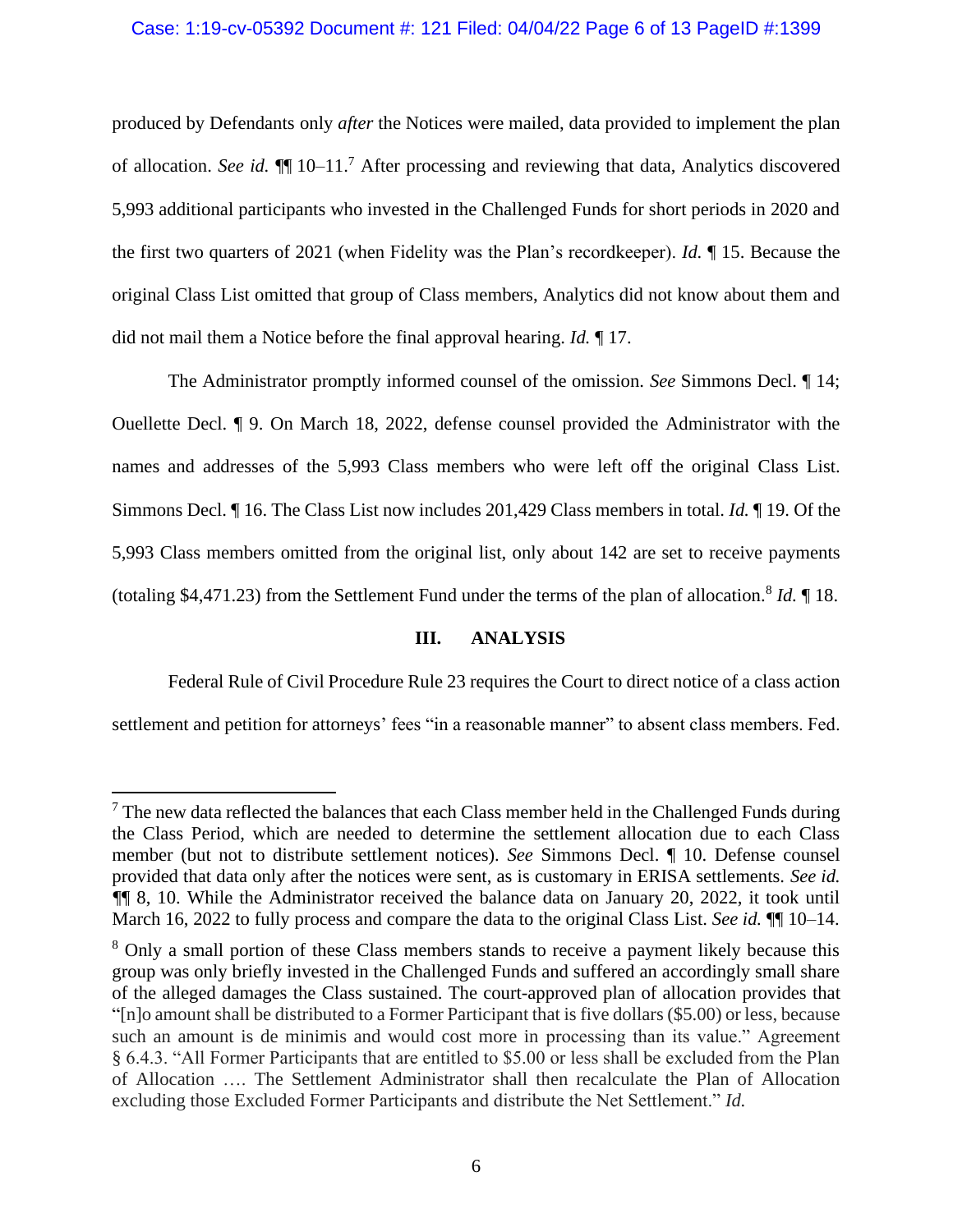R. Civ. P.  $23(e)(1)(B)$  & (h)(1). To satisfy due process, such notice must be "reasonably calculated, under all the circumstances, to apprise interested parties of the pendency of the action and afford them an opportunity to present their objections." *Phillips Petroleum Co. v. Shutts*, 472 U.S. 797, 812 (1985) (quoting *Mullane v. Cent. Hanover Bank & Tr. Co.*, 339 U.S. 306, 313 (1950)). But due process "does not insist on actual notice to all class members in all cases." *Mullins v. Direct Digital, LLC*, 795 F.3d 654, 665 (7th Cir. 2015). Rather, "the operative question" is whether the party sending notice (here, the Administrator) "acted reasonably in selecting means likely to inform the persons affected" based on the facts available "at the time that the notice was sent." *Krecioch v. United States*, 221 F.3d 976, 980 (7th Cir. 2000); *Adelson v. Ocwen Fin. Corp.*, No. 07-cv-7208, 2014 WL 9954175, at \*3 (N.D. Ill. Oct. 27, 2014) ("The proper inquiry … is whether *the party providing notice* acted reasonably in selecting the means likely to inform persons affected") (emphasis added). In other words, courts assess the adequacy of the notice procedure "*ex ante*," not "*post hoc*," *Jones v. Flowers*, 547 U.S. 220, 231 (2006), or "based on events that occurred later," William B. Rubenstein, Newberg on Class Actions ("Newberg") § 18:43 (5th ed.).

In mandatory class actions under Rule  $23(b)(1)$ , like this case—from which individual class members do not have a right to opt out—the administrator need not mail notices to every class member. *See* Newberg § 8:15 (explaining that in these cases, "courts treat individual settlement notice as discretionary"). "Notice to a representative cross-section" of the Class serves the purpose of providing notice in such cases: to "assure that inadequacies in representation of the entire class" will "likely be called to the court's attention." *Walsh v. Great Atl. & Pac. Tea Co.*, 726 F.2d 956, 963 (3d Cir. 1983). Accordingly, "notice calculated to reach a significant number of class members often will protect the interests of all." Fed. R. Civ. P. 23, Committee Notes on 2003 Amendment.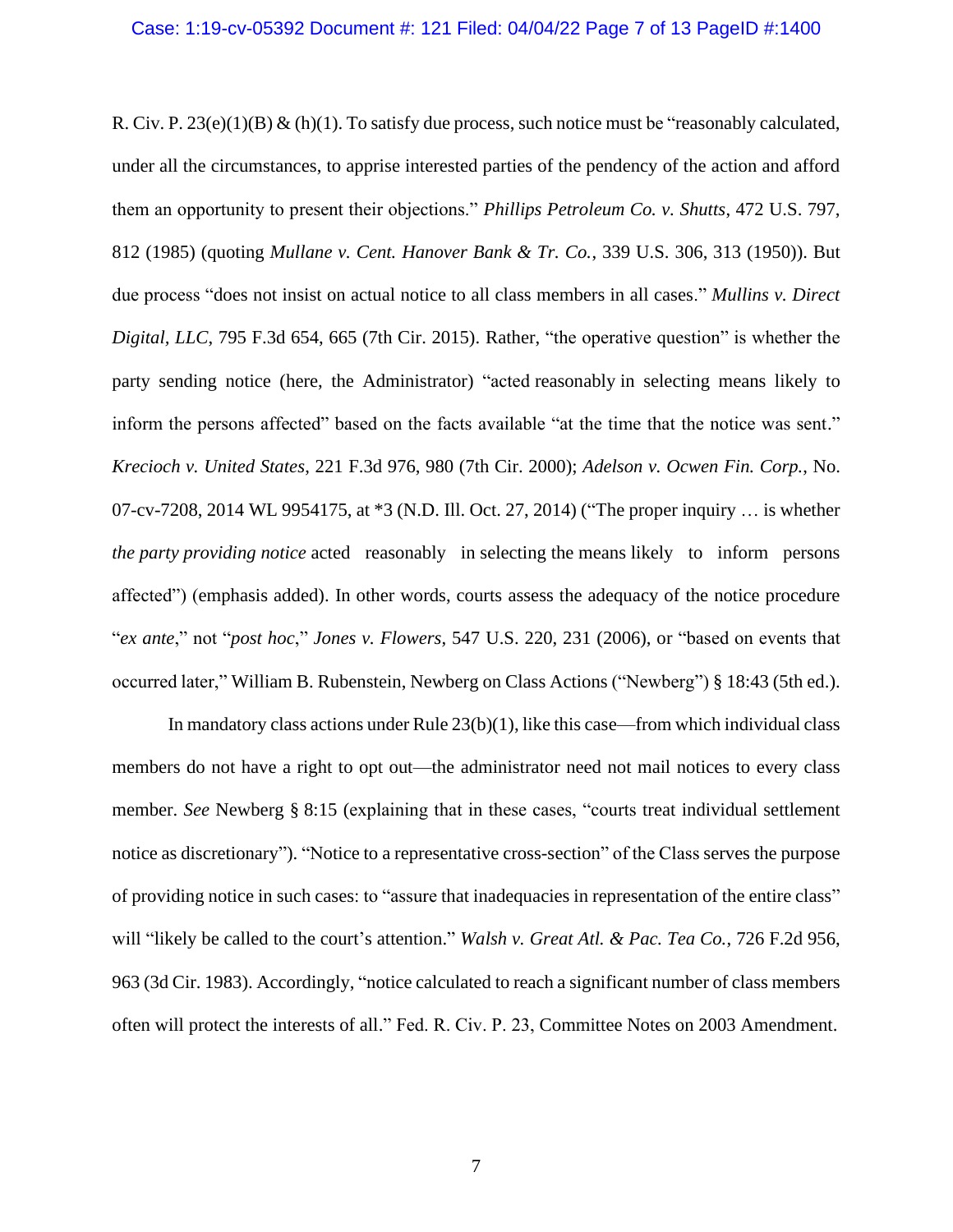### Case: 1:19-cv-05392 Document #: 121 Filed: 04/04/22 Page 8 of 13 PageID #:1401

Even under the more stringent requirements of Rule 23(b)(3) (inapplicable here), the administrator need only mail direct notice to those class members whom he can then "identif[y] through reasonable effort." *Mullins*, 795 F.3d at 665; *see also Krecioch*, 221 F.3d at 980. Publication otherwise suffices to give notice to unidentified class members. *See Mullane*, 339 U.S. at 317–18 (requiring notice to be mailed to parties whose "names and post office addresses … are at hand," but holding that "in the case of persons missing or unknown," "whose interests or whereabouts could not with due diligence be ascertained," the Constitution permits an "indirect and even a probably futile means of notification," such as notice by publication).

In several cases, therefore, courts in the Seventh Circuit have held notice by publication satisfied due process when the sender could not identify all class members using reasonable efforts based on records provided by the company. *See Mirfasihi v. Fleet Mortg. Corp*., 356 F.3d 781, 786 (7th Cir. 2004) (holding that notice by publication sufficed when company records did not list all class members); *Shurland v. Bacci Cafe & Pizzeria on Ogden, Inc.*, 271 F.R.D. 139, 145–46 (N.D. Ill. 2010) (notice by publication or web sufficient when company's records were not complete); *Boundas v. Abercrombie & Fitch Stores, Inc.*, 280 F.R.D. 408, 417 (N.D. Ill. 2012) (same); *see also Reppert v. Marvin Lumber & Cedar Co.*, 359 F.3d 53, 57 (1st Cir. 2004) (holding notice sufficed even though some class members were not listed in company records and thus were not mailed a notice, where notice was also published in newspaper of general circulation).

In any event, the question before a court ensuring the fairness of a class action settlement "is not whether some individual shareholders got adequate notice, but whether the class as a whole had notice adequate to flush out whatever objections might reasonably be raised to the settlement." *Fidel v. Farley*, 534 F.3d 508, 514 (6th Cir. 2008) (quoting *Torrisi v. Tucson Elec. Power Co.*, 8 F.3d 1370, 1375 (9th Cir. 1993)). If so, the settlement should proceed. *Id.* (affirming class action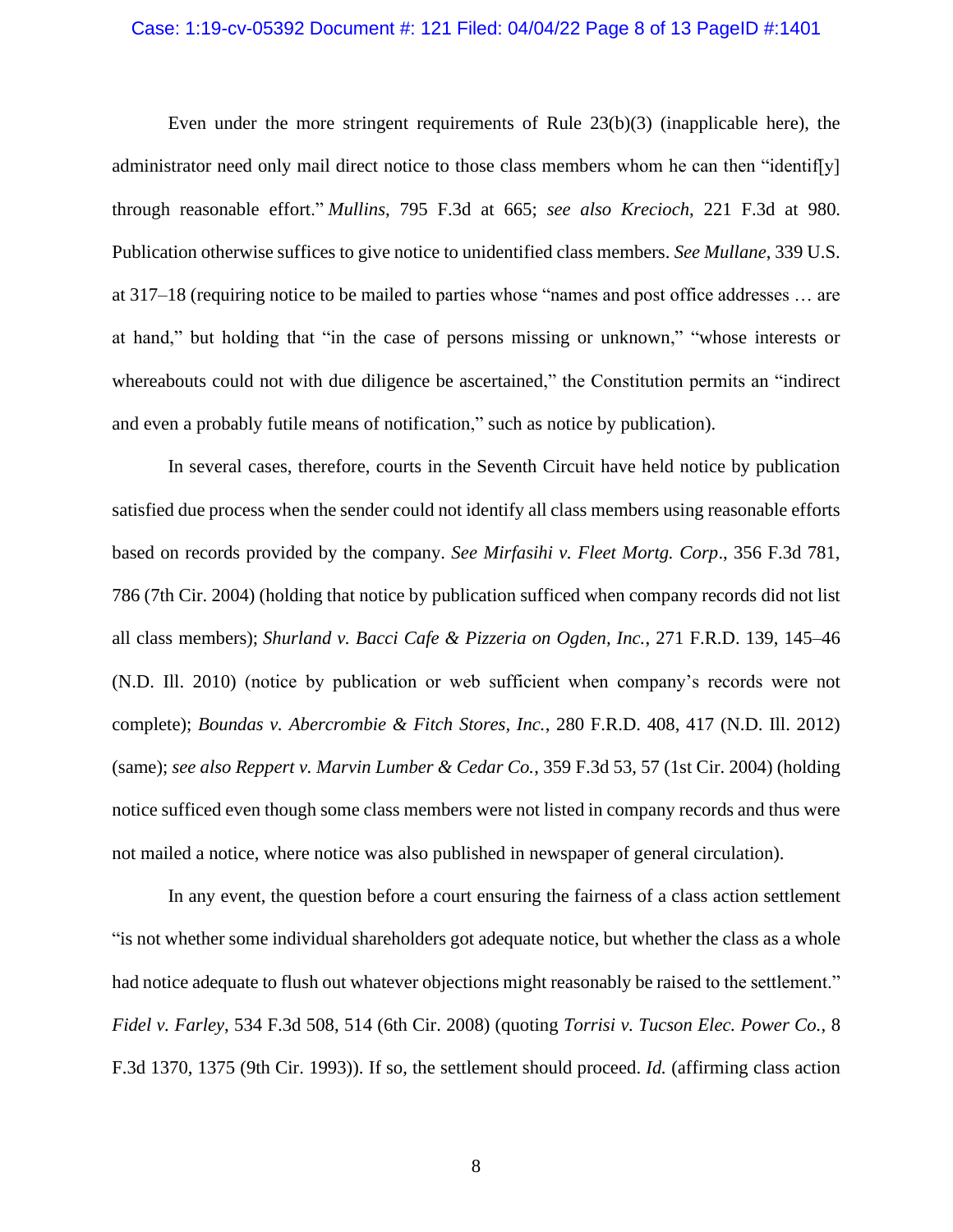### Case: 1:19-cv-05392 Document #: 121 Filed: 04/04/22 Page 9 of 13 PageID #:1402

settlement even though approximately 20% of class did not receive a notice before the objection deadline); *Torrisi*, 8 F.3d at 1375 (affirming where approximately 1/3 of the class did not get timely notice); *accord DeJulius v. New England Health Care Emps. Pension Fund*, 429 F.3d 935, 946 & n.18 (10th Cir. 2005). There is no question that the Class had adequate notice here.

## **A. The Class Notice Satisfied Rule 23 and Due Process**

In this case, the Class likewise received the best notice practicable based on the information reasonably available to Class Counsel and the Administrator before final approval. Consistent with the Court's Orders and the Settlement Agreement, the Administrator mailed the Class Notice "the last known address" of "each Class Member provided by the Plan's recordkeeper … through Defense Counsel" and to any updated address obtained through its diligent verification efforts. Ex. 1 § 3.4.1; *see* Mitchell Decl. (Dkt. No. 109-5) ¶¶ 6–12. In doing so, the Administrator reasonably relied on the Class List provided by the Plan recordkeeper through defense counsel, who indicated that the list was complete and current. *See* Simmons Decl. ¶¶ 6–8; Ouellette Decl. ¶¶ 3–4, 7. Analytics also posted the notice on the Settlement Website, available to all Class members through a simple Internet search. *See Mirfasihi*, 356 F.3d at 786 (noting that "[t]he World Wide Web is an increasingly important method of communication, and, of particular pertinence here, an increasingly important substitute for newspapers" in providing publication notice). These efforts to locate and notify all class members were more than reasonable. Indeed, they far exceeded efforts taken in notice programs upheld by the Seventh Circuit. *See Burns v. Elrod*, 757 F.2d 151, 153 (7th Cir. 1985) (holding that notice satisfied due process even though the sender used ten-year-old addresses and therefore failed to reach a majority—about 463 of 700—of class members).

The parties and the Administrator learned only *after* Final Approval that certain class members were not included in the records the recordkeeper provided and therefore did not receive notice. This post-approval information does not change the fact that the Court, Class Counsel, and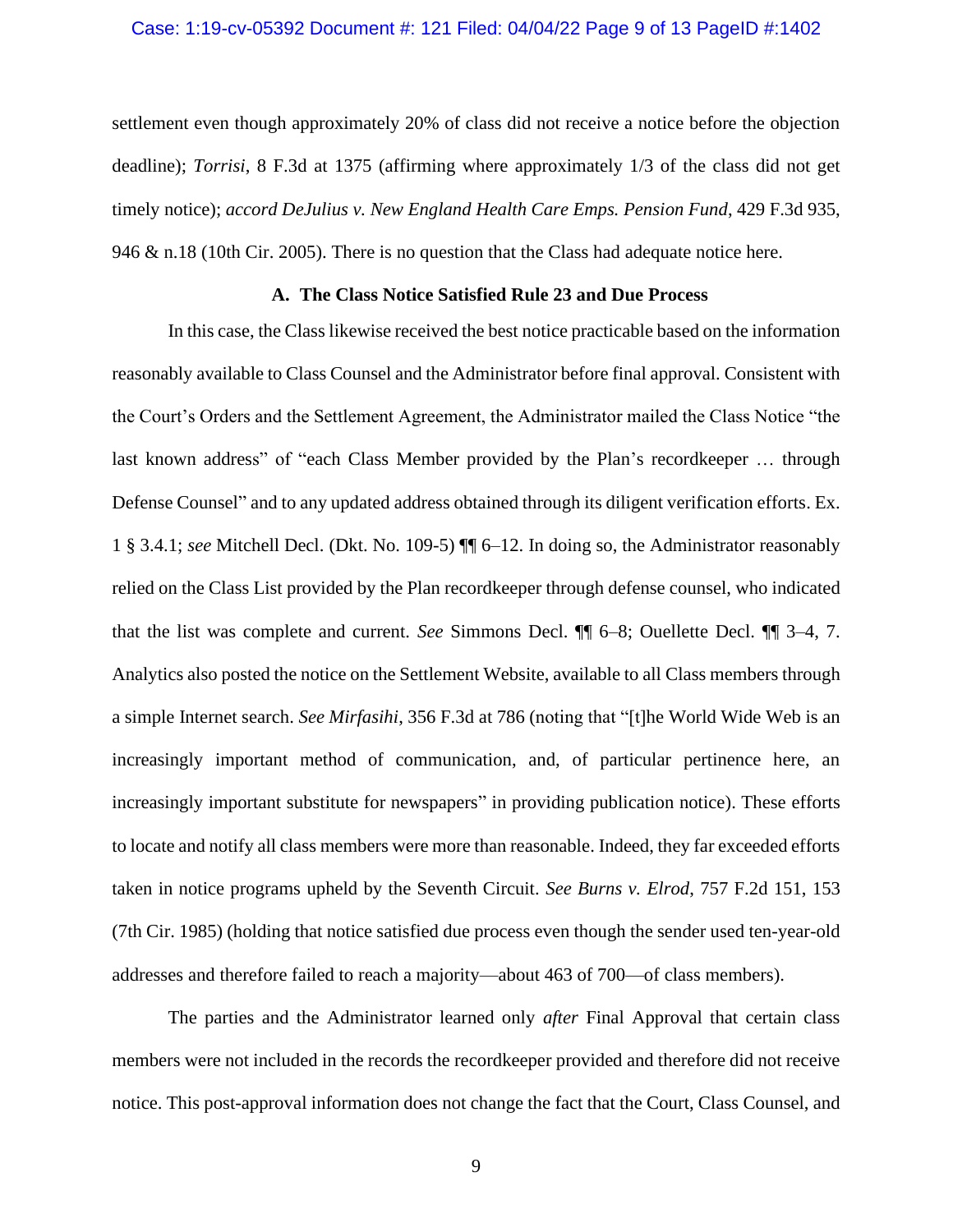### Case: 1:19-cv-05392 Document #: 121 Filed: 04/04/22 Page 10 of 13 PageID #:1403

the Administrator all "acted reasonably in selecting the means likely" to identify and notify the Class "at the time that the notice was sent." *Krecioch*, 221 F.3d at 980; *see* Newberg § 18:43 (explaining that courts do not assess the adequacy of notice "ex post, based on events that occurred later"); *accord Jones*, 547 U.S. at 221. A contrary rule—requiring a new round of notice and hearing based on new information that was unavailable to class counsel or the party charged with sending notice (here the administrator) until *after* final approval—would undermine the interests of the parties, the judiciary, and the Class *as a whole* in the finality and the timely administration of the settlement. *See In re VMS Ltd.*, No. 90-cv-2412, 2003 WL 151388, at \*1 (N.D. Ill. Jan. 17, 2003) (explaining that the "proper inquiry is whether the procedures used to provide notice to the *class as a whole* satisfied due process") (emphasis added); *see also In re VMS Sec. Litig.*, No. 89-cv-9448, 1992 WL 203832, at \*3 (N.D. Ill. Aug. 13, 1992) (explaining "that in any settlement there will be some class members who are difficult to locate and who may not receive timely notice of the settlement," but that the interests of "finality and certainty in class action settlements" weigh against reopening the case based on lack of notice to some class members).

#### **B. The Settlement Administration Should Proceed as Scheduled**

In any event, there are no grounds to delay or otherwise disturb the administration of the settlement because is no question that "the class as a whole had notice adequate to flush out whatever objections might reasonably be raised to the settlement." *Torrisi*, 8 F.3d at 1375.

Even when assessed based on the updated class list, the Notice was still sent to the last known addresses of approximately 97% of the Class and appears to have reached over 95% of Class members. *See* Mitchell Decl. ¶¶ 8, 12 (noting that notice was mailed to 195,453 and successfully delivered to 193,460 class members); Simmons Decl. ¶ 20 (noting that over 95% of the 201,429-member Class received a Notice). These figures are well within (and in fact above)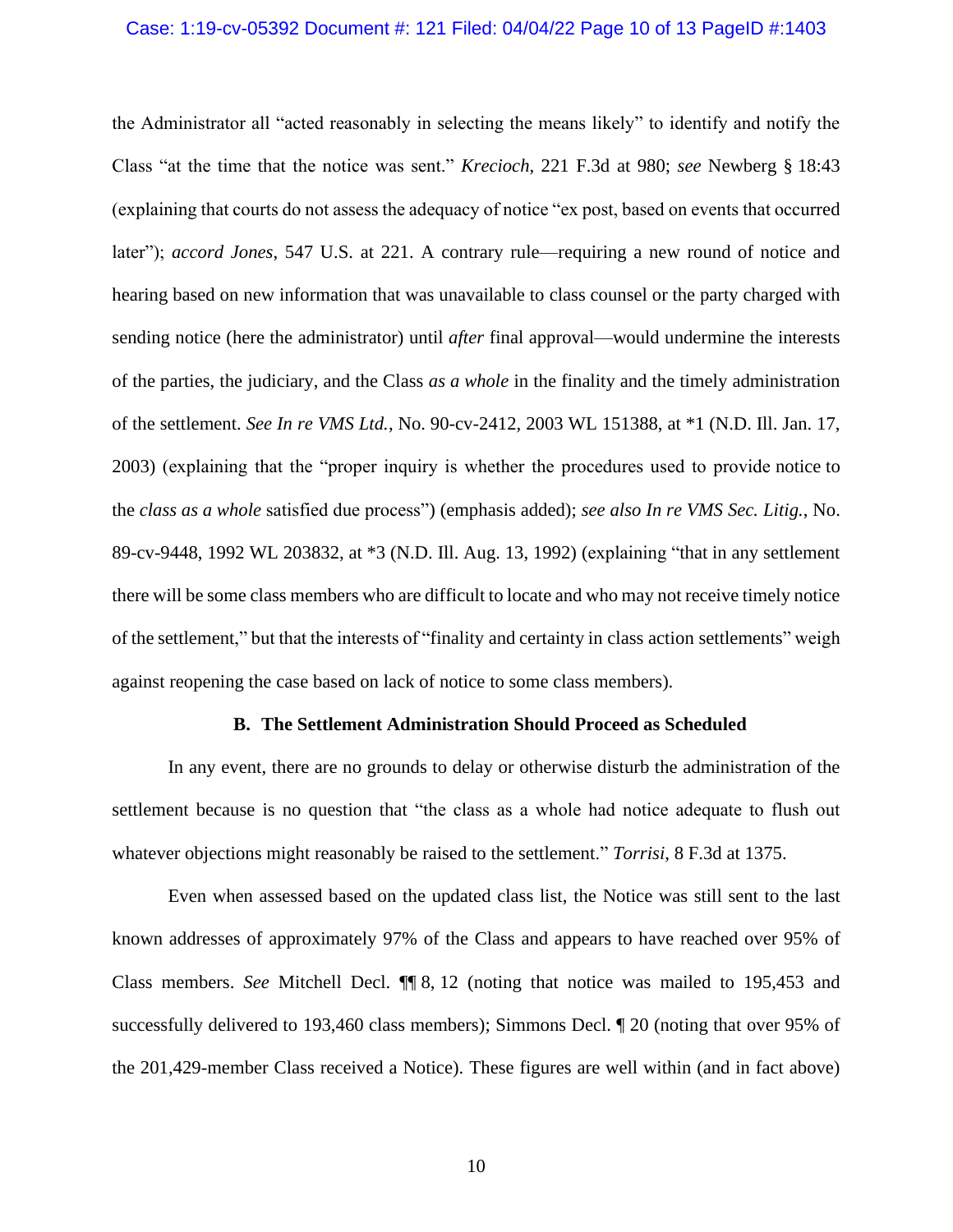### Case: 1:19-cv-05392 Document #: 121 Filed: 04/04/22 Page 11 of 13 PageID #:1404

the range that the Federal Judicial Center and courts in this district have adjudged reasonable. *See*  Simmons Decl. ¶ 21; Federal Judicial Center, "Judges' Class Action Notice and Claims Process Checklist and Plain Language Guide" at 3 (2010) ("The lynchpin in an objective determination of the adequacy of a proposed notice effort is whether all the notice efforts together will reach a high percentage of the class. It is reasonable to reach between 70–95%."); *In re TikTok, Inc., Consumer Priv. Litig.*, No. 20-cv-4699, 2021 WL 4478403, at \*12 (N.D. Ill. Sept. 30, 2021) ("The Federal Judicial Center has found that a notice plan calculated to reach between 70% and 95% of the class in total is reasonable."); *Douglas v. W. Union Co.*, 328 F.R.D. 204, 218 (N.D. Ill. 2018) (explaining that notice is ordinarily adequate when it reaches between 70–95% of class members); *Schulte v. Fifth Third Bank*, 805 F. Supp. 2d 560, 596 (N.D. Ill. 2011) (notice adequate when it reached approximately 90% of class members). Of the over 193,000 Class members who received the notice, only two filed objections, which the Court considered and denied. *See* Dkt. Nos. 116, 120.

Under these circumstances, it is not realistic to suspect that mailing notice to the remaining 3% of the Class would generate a reasonable objection whose substance the Court has not already considered and rejected. Therefore, the Class List's later-discovered omissions do not undermine the fairness of the settlement, which should proceed as planned. *See Torrisi*, 8 F.3d at 1375 (affirming settlement despite alleged lack of timely notice to around one-third of the class because "the class as a whole had notice adequate to flush out whatever objections might reasonably be raised to the settlement"); *see also Fidel*, 534 F.3d at 514; *DeJulius*, 429 F.3d at 946. That a third party (the recordkeeper) provided underinclusive records should not delay relief to the Class as a whole. *Cf. Shurland*, 271 F.R.D. at 146 (reasoning that deficiencies in a defendant company's records should not prevent the class as a whole from obtaining class-wide relief).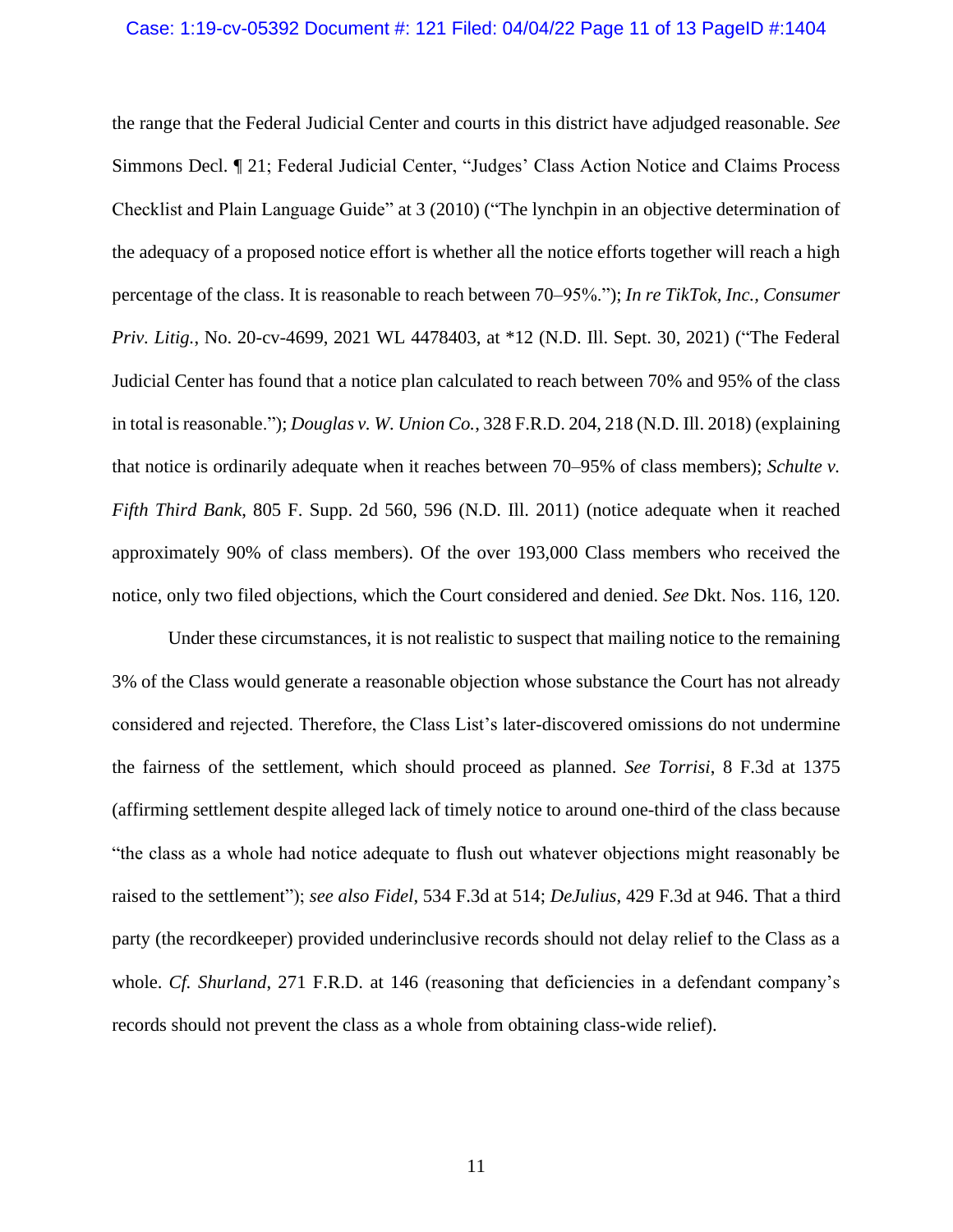## **IV. PROPOSED ORDER**

Accordingly, the interests of the Class would be best served by proceeding with the settlement payments as scheduled, rather than by delaying payment to many thousands of Class members awaiting their distributions. In an abundance of caution, however, Plaintiffs propose that the Court: (1) approve the attached notice (**Ex. 3**) to be sent to those Class members who were omitted from the original Class List and (2) set a deadline by which those class members may file a motion to intervene and for relief from the judgment. *See* Fed. R. Civ. P. 24(b) (intervention);<sup>9</sup> Fed. R. Civ. P. 60(b) (relief from the judgment). Class Counsel will direct the Administrator to place their award of attorney's fees in an escrow account until that deadline passes. Payments to all Class members, including those left of the original Class List, would proceed in the interim.<sup>10</sup>

This procedure, outlined in the attached proposed order, will allow class members omitted from the original Class List to raise any argument that they should not be bound by the judgment, or to raise any additional challenge to Class Counsel's fee award, without impacting the finality of the settlement or delaying payments to the entire Class. *See* Fed. R. Civ. P. 60(c)(2) (providing that a motion under Rule 60 "does not affect the judgment's finality or suspend its operation").

#### **CONCLUSION**

Therefore, Plaintiffs respectfully request that the Court enter the attached proposed order.

Dated: April 4, 2022

## */s/ Charles Field*

\*Charles Field

<sup>&</sup>lt;sup>9</sup> See Pearson v. Target Corp., 893 F.3d 980, 984 (7th Cir. 2018) (holding, in effect, that absent class members must ordinarily move to intervene in order to seek relief from the judgment).

 $10$  The proposed order also provides for the Administrator to send a rollover form for those among the 142 additional participants who prefer to roll their awards into a qualified retirement account. The rollover form is attached as Exhibit 4 and is substantially the same as the form previously approved by the Court except for the updated deadline for submission. *See* **Ex. 4**.